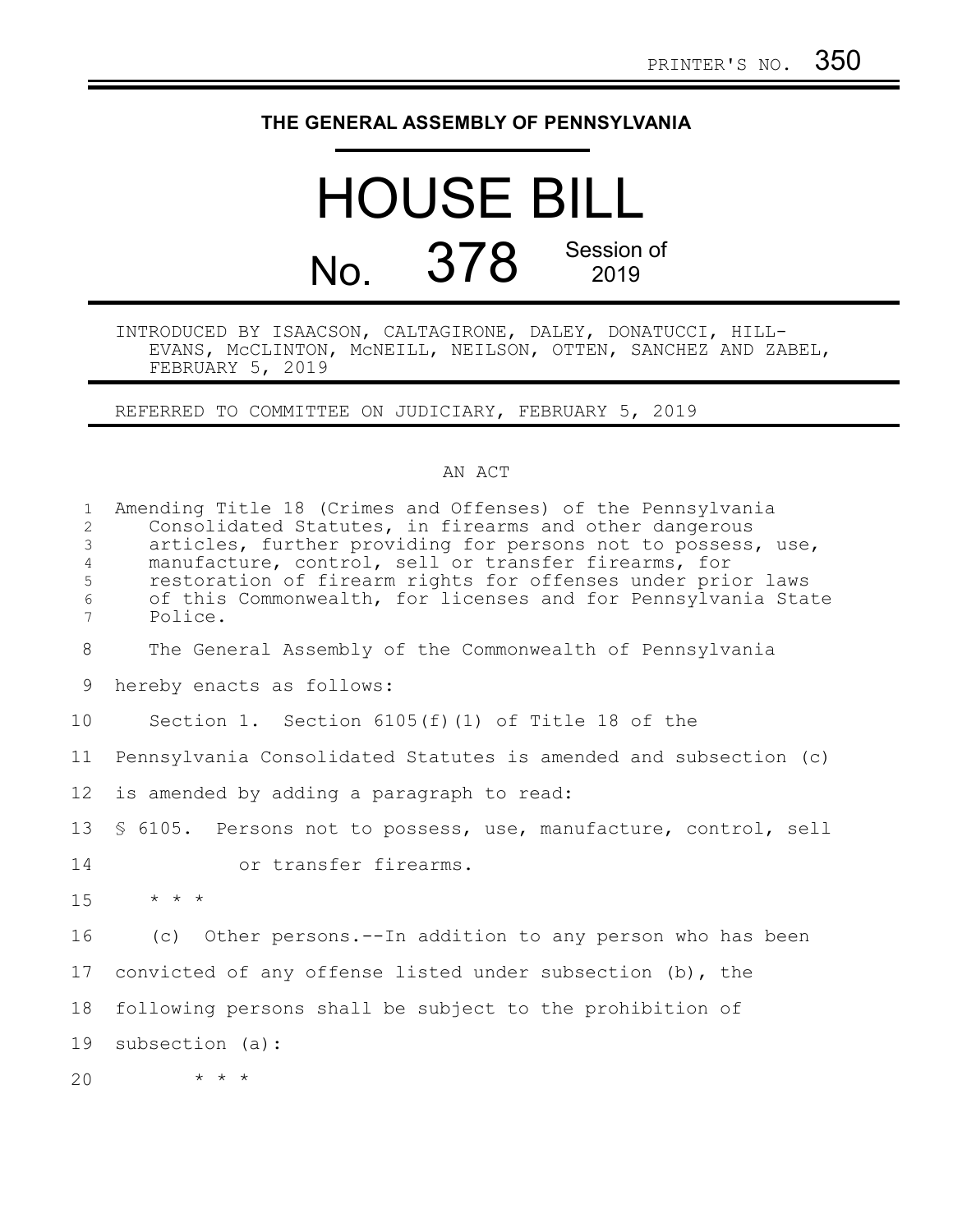(4.1) A person who has been ordered to undergo involuntary mental health treatment on an outpatient basis under the Mental Health Procedures Act. \* \* \* (f) Other exemptions and proceedings.-- (1) Upon application to the court of common pleas under this subsection by an applicant subject to the prohibitions under subsection (c)(4) or  $(4.1)$ , the court may grant such relief as it deems appropriate if the court determines that the applicant may possess a firearm without risk to the applicant or any other person. \* \* \* Section 2. Sections  $6105.1(a)(1)$  and  $6109(c)$ , (e)(1)(v) and (i.1)(2) of Title 18 are amended to read: § 6105.1. Restoration of firearm rights for offenses under prior laws of this Commonwealth. (a) Restoration.--A person convicted of a disabling offense may make application to the court of common pleas in the county where the principal residence of the applicant is situated for restoration of firearms rights. The court shall grant restoration of firearms rights after a hearing in open court to determine whether the requirements of this section have been met unless: (1) the applicant has been convicted of any other offense specified in section 6105(a) or (b) (relating to persons not to possess, use, manufacture, control, sell or transfer firearms) or the applicant's conduct meets the criteria in section  $6105(c)(1)$ ,  $(2)$ ,  $(3)$ ,  $(4)$ ,  $(4.1)$ ,  $(5)$ , (6) or (7); 1 2 3 4 5 6 7 8 9 10 11 12 13 14 15 16 17 18 19 20 21 22 23 24 25 26 27 28 29

\* \* \* 30

20190HB0378PN0350 - 2 -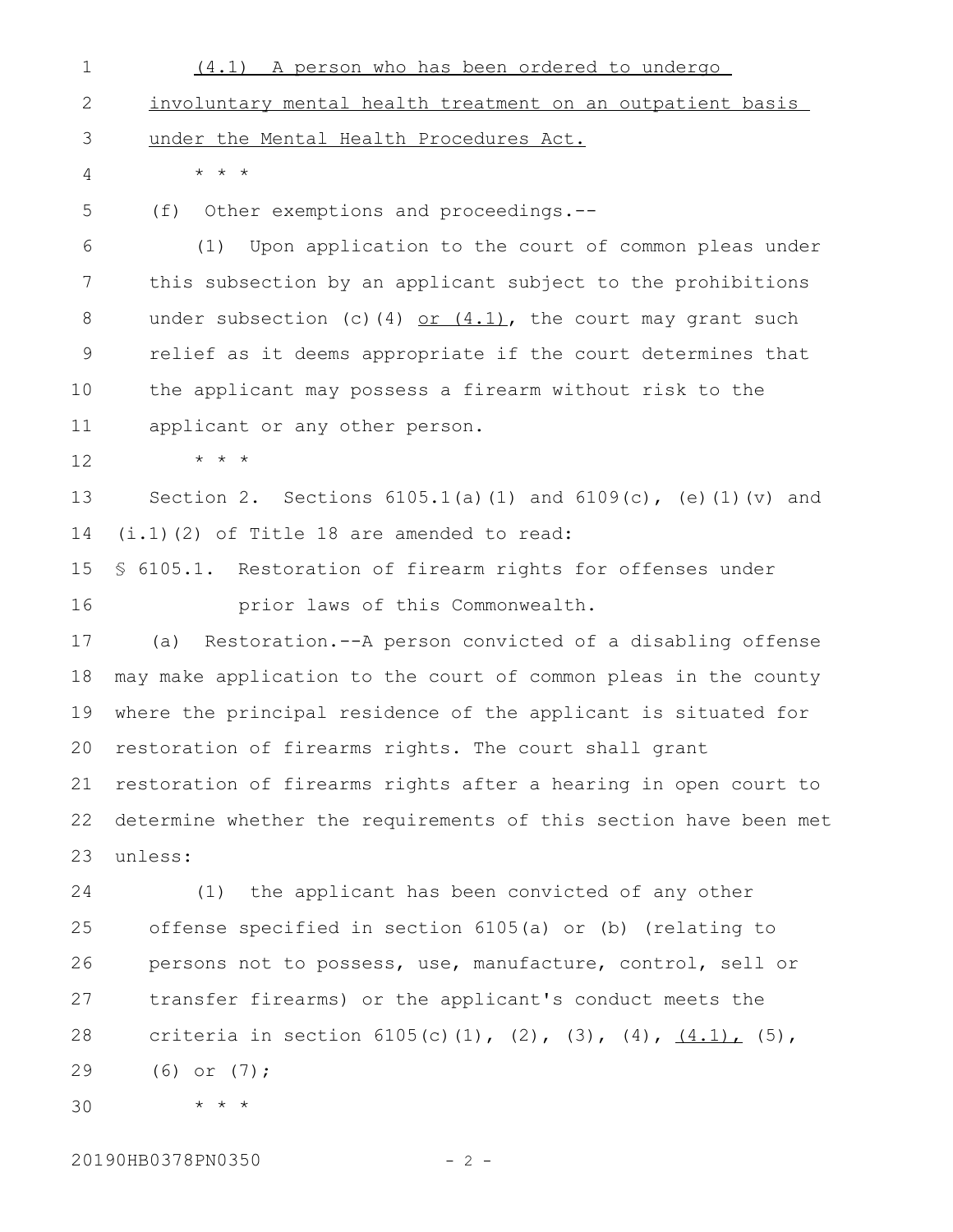§ 6109. Licenses. 1

\* \* \* 2

(c) Form of application and content.--The application for a license to carry a firearm shall be uniform throughout this Commonwealth and shall be on a form prescribed by the Pennsylvania State Police. The form may contain provisions, not exceeding one page, to assure compliance with this section. Issuing authorities shall use only the application form prescribed by the Pennsylvania State Police. One of the following reasons for obtaining a firearm license shall be set forth in the application: self-defense, employment, hunting and fishing, target shooting, gun collecting or another proper reason. The application form shall be dated and signed by the applicant and shall contain the following statement: 3 4 5 6 7 8 9 10 11 12 13 14

I have never been convicted of a crime that prohibits me from possessing or acquiring a firearm under Federal or State law. I am of sound mind and have never been committed to a mental institution[.] or been ordered to undergo involuntary mental health treatment on an outpatient basis. I hereby certify that the statements contained herein are true and correct to the best of my knowledge and belief. I understand that, if I knowingly make any false statements herein, I am subject to penalties prescribed by law. I authorize the sheriff, or his designee, or, in the case of first class cities, the chief or head of the police department, or his designee, to inspect only those records or documents relevant to information required for this application. If I am issued a license and knowingly become ineligible to legally possess or acquire firearms, I will promptly notify the 15 16 17 18 19 20 21 22 23 24 25 26 27 28 29 30

20190HB0378PN0350 - 3 -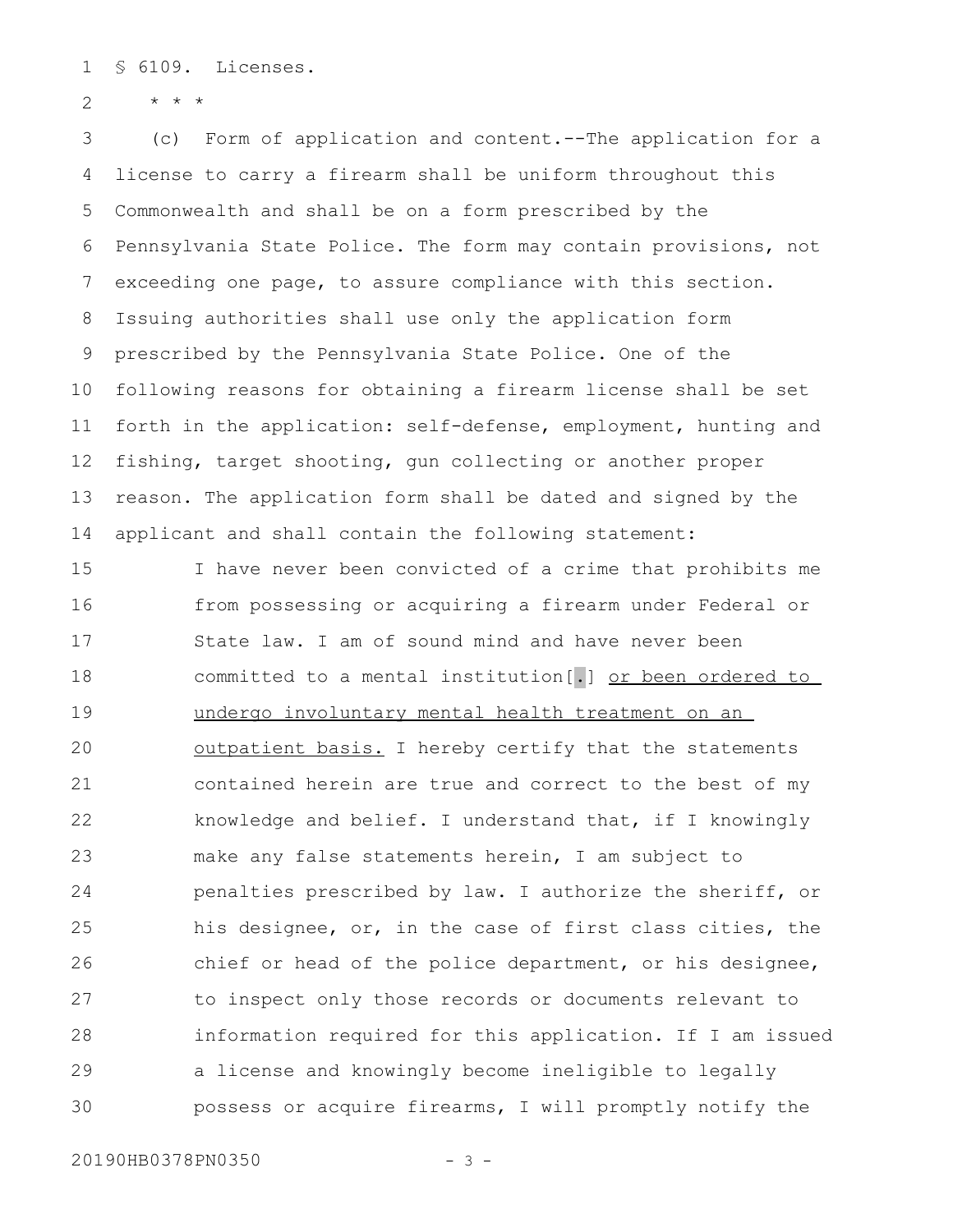sheriff of the county in which I reside or, if I reside in a city of the first class, the chief of police of that city. \* \* \* (e) Issuance of license.-- (1) A license to carry a firearm shall be for the purpose of carrying a firearm concealed on or about one's person or in a vehicle and shall be issued if, after an investigation not to exceed 45 days, it appears that the applicant is an individual concerning whom no good cause exists to deny the license. A license shall not be issued to any of the following: \* \* \* (v) An individual who is not of sound mind or who has ever been committed to a mental institution[.] or who has ever been ordered to undergo involuntary mental health treatment on an outpatient basis. \* \* \* (i.1) Notice to sheriff.--Notwithstanding any statute to the contrary: \* \* \* (2) Upon adjudication that a person is incompetent or upon the involuntary commitment of a person to a mental institution for inpatient care and treatment under the act of July 9, 1976 (P.L.817, No.143), known as the Mental Health Procedures Act, or upon involuntary treatment of a person as described under section  $6105(c)$  (4) or  $(4.1)$ , the judge of the court of common pleas, mental health review officer or county mental health and mental retardation administrator shall notify the sheriff of the county in which that person 1 2 3 4 5 6 7 8 9 10 11 12 13 14 15 16 17 18 19  $20$ 21 22 23 24 25 26 27 28 29 30

20190HB0378PN0350 - 4 -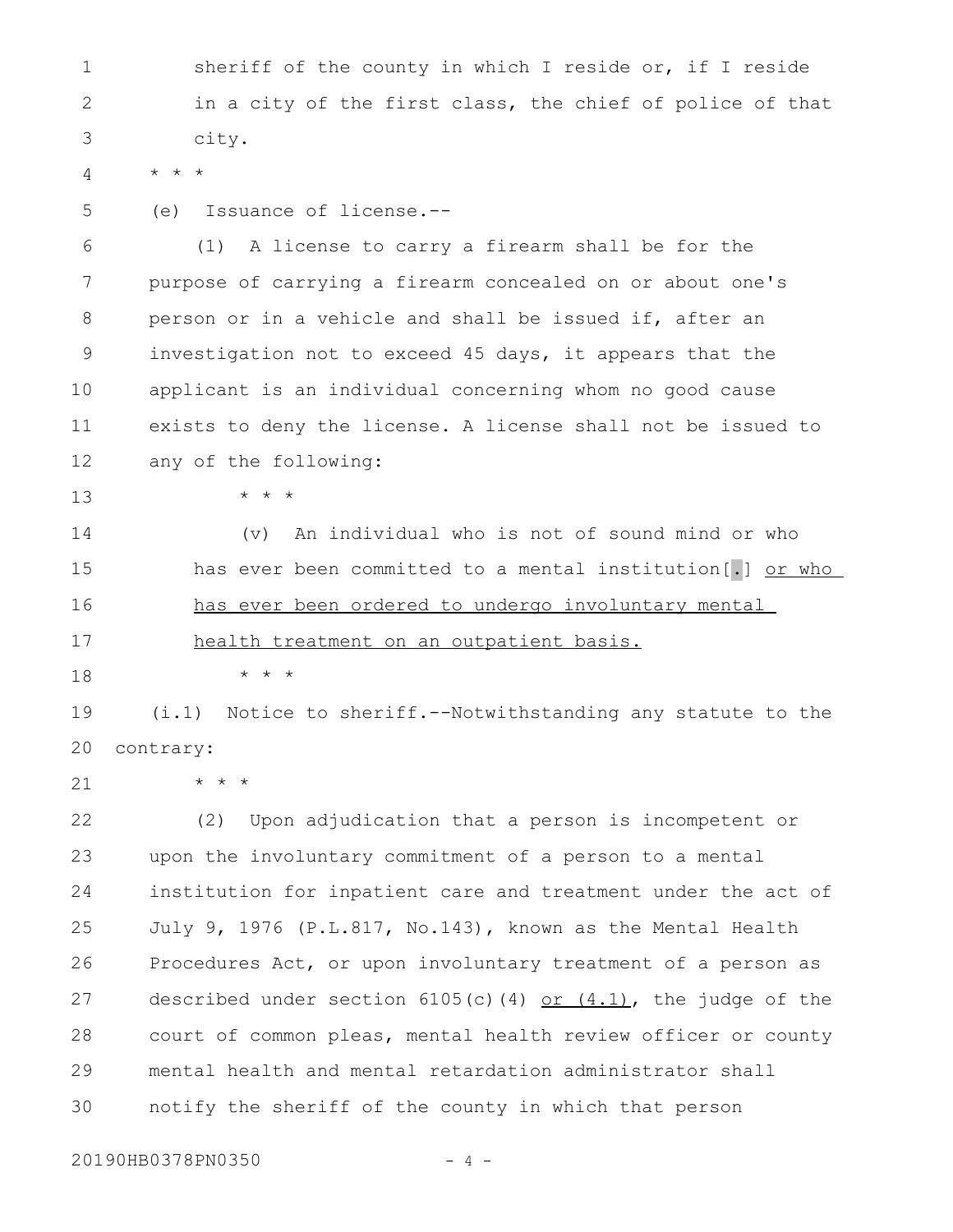resides, on a form developed by the Pennsylvania State Police, of the identity of the person who has been adjudicated, committed or treated and the nature of the adjudication, commitment or treatment. The notification shall be transmitted by the judge, mental health review officer or county mental health and mental retardation administrator within seven days of the adjudication, commitment or treatment. \* \* \* Section 3. Section  $6111.1(f)(1)(i)$  is amended and subsection (g) is amended by adding a paragraph to read: § 6111.1. Pennsylvania State Police. \* \* \* (f) Notification of mental health adjudication, treatment, commitment, drug use or addiction.-- (1) Notwithstanding any statute to the contrary, judges 1 2 3 4 5 6 7 8 9 10 11 12 13 14 15 16

of the courts of common pleas shall notify the Pennsylvania State Police, on a form developed by the Pennsylvania State Police, of: 17 18 19

20

\* \* \*

(i) the identity of any individual who has been adjudicated as an incompetent or as a mental defective or who has been involuntarily committed to a mental institution under the act of July 9, 1976 (P.L.817, No.143), known as the Mental Health Procedures Act, or who has been involuntarily treated as described in section  $6105(c)$ (4) or  $(4.1)$  (relating to persons not to possess, use, manufacture, control, sell or transfer firearms) or as described in 18 U.S.C.  $\frac{1}{5}$  922(q)(4) (relating to unlawful acts) and its implementing Federal 21 22 23 24 25 26 27 28 29 30

20190HB0378PN0350 - 5 -